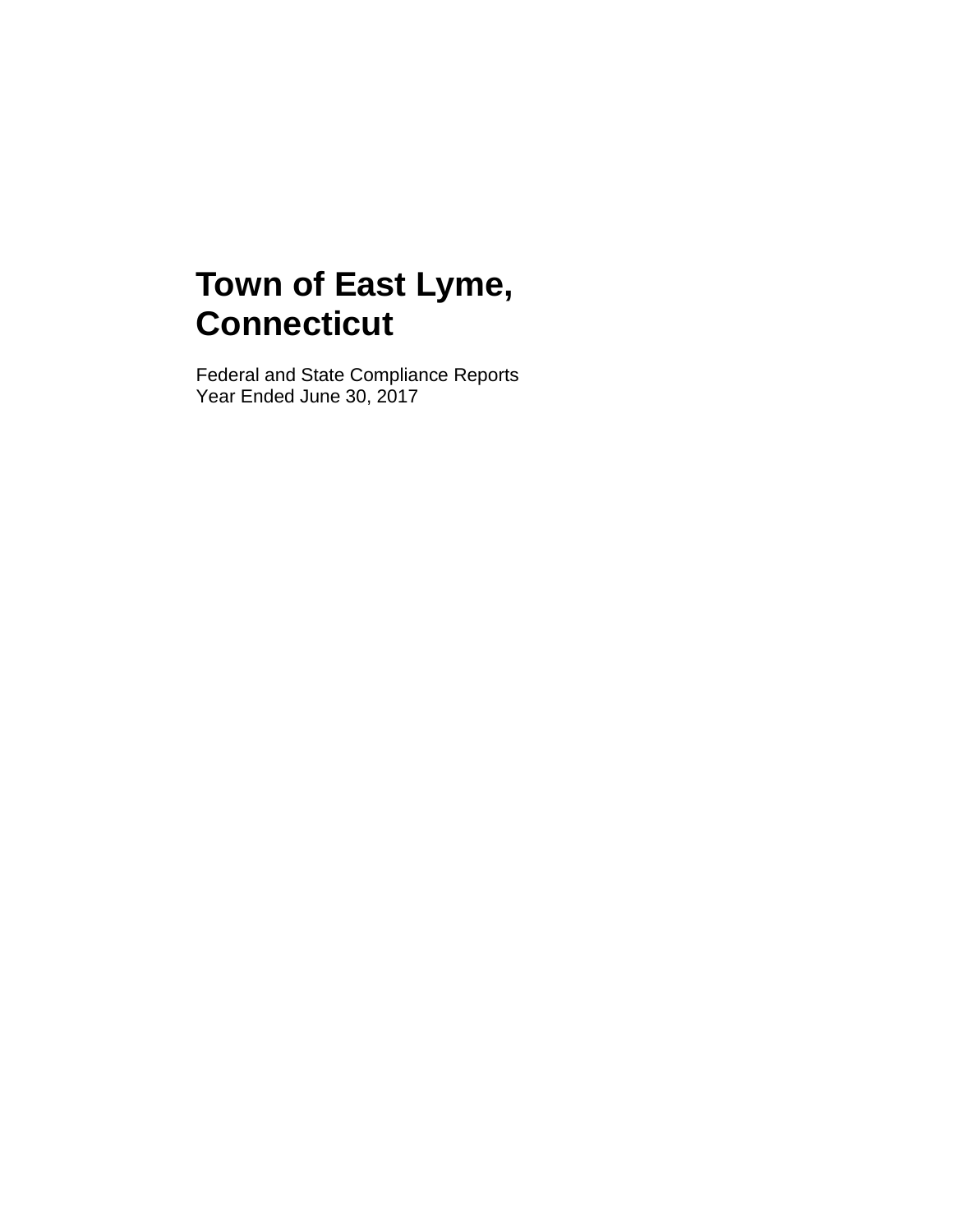# **Contents**

| Reports Required by the Federal Single Audit Act and Uniform Guidance                   |           |
|-----------------------------------------------------------------------------------------|-----------|
| Report on compliance for its major federal program; report on internal control over     |           |
| compliance; and report on schedule of expenditures of federal awards required by the    |           |
| Uniform Guidance                                                                        | $1 - 2$   |
| Schedule of expenditures of federal awards                                              | $3 - 4$   |
| Notes to schedule of expenditures of federal awards                                     | 5         |
| Schedule of findings and questioned costs                                               | $6 - 8$   |
| Summary of prior year audit findings                                                    | 9         |
|                                                                                         |           |
| <b>Reports Required by Government Auditing Standards</b>                                |           |
| Report on internal control over financial reporting and on compliance and other matters |           |
| based on an audit of financial statements performed in accordance with Government       |           |
| <b>Auditing Standards</b>                                                               | $10 - 11$ |
|                                                                                         |           |
| <b>Report Required by the State Single Audit Act</b>                                    |           |
| Report on compliance for each major state program; report on internal control over      |           |
| compliance; and report on the schedule of expenditures of state financial assistance    |           |
| required by the state single audit act                                                  | $12 - 13$ |
| Schedule of expenditures of state financial assistance                                  | $14 - 15$ |
| Notes to schedule of expenditures of state financial assistance                         | 16        |
| Schedule of state single audit compliance findings and questioned costs                 | $17 - 18$ |
| Summary of prior year state financial assistance audit findings                         | 19        |
|                                                                                         |           |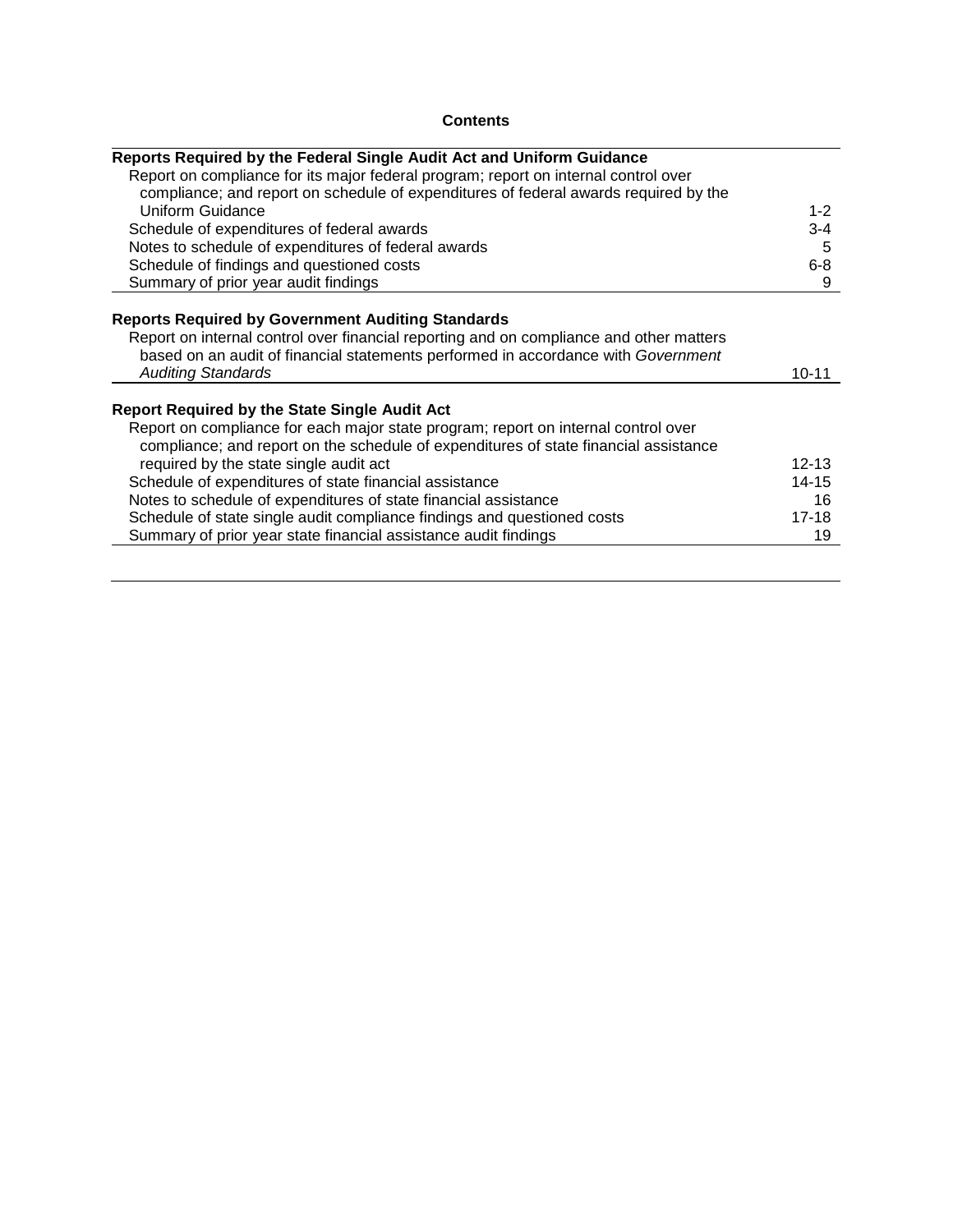

**RSM US LLP** 

# **Report on Compliance for Its Major Federal Program; Report on Internal Control Over Compliance; and Report on Schedule of Expenditures of Federal Awards Required by the Uniform Guidance**

#### **Independent Auditor's Report**

To the Board of Finance Town of East Lyme, Connecticut

#### **Report on Compliance for Each Major Federal Program**

We have audited Town of East Lyme, Connecticut's (the Town) compliance with the types of compliance requirements described in the *OMB Compliance Supplement* that could have a direct and material effect on the Town's major federal program for the year ended June 30, 2017. The Town's major federal program is identified in the summary of auditor's results section of the accompanying schedule of findings and questioned costs.

#### **Management's Responsibility**

Management is responsible for compliance with the federal statutes, regulations, and the terms and conditions of its federal awards applicable to its federal programs.

#### **Auditor's Responsibility**

Our responsibility is to express an opinion on compliance for the Town's major federal program based on our audit of the types of compliance requirements referred to above. We conducted our audit of compliance in accordance with auditing standards generally accepted in the United States of America; the standards applicable to financial audits contained in *Government Auditing Standards*, issued by the Comptroller General of the United States; and the audit requirements of Title 2 U.S. *Code of Federal Regulations* Part 200, *Uniform Administrative Requirements, Cost Principles, and Audit Requirements for Federal Awards* (Uniform Guidance). Those standards and the Uniform Guidance require that we plan and perform the audit to obtain reasonable assurance about whether noncompliance with the types of compliance requirements referred to above that could have a direct and material effect on a major federal program occurred. An audit includes examining, on a test basis, evidence about the Town's compliance with those requirements and performing such other procedures as we considered necessary in the circumstances.

We believe that our audit provides a reasonable basis for our opinion on compliance for the major federal program. However, our audit does not provide a legal determination of the Town's compliance.

#### **Opinion on Each Major Federal Program**

In our opinion, the Town complied, in all material respects, with the types of compliance requirements referred to above that could have a direct and material effect on its major federal program for the year ended June 30, 2017.

THE POWER OF BEING UNDERSTOOD AUDIT | TAX | CONSULTING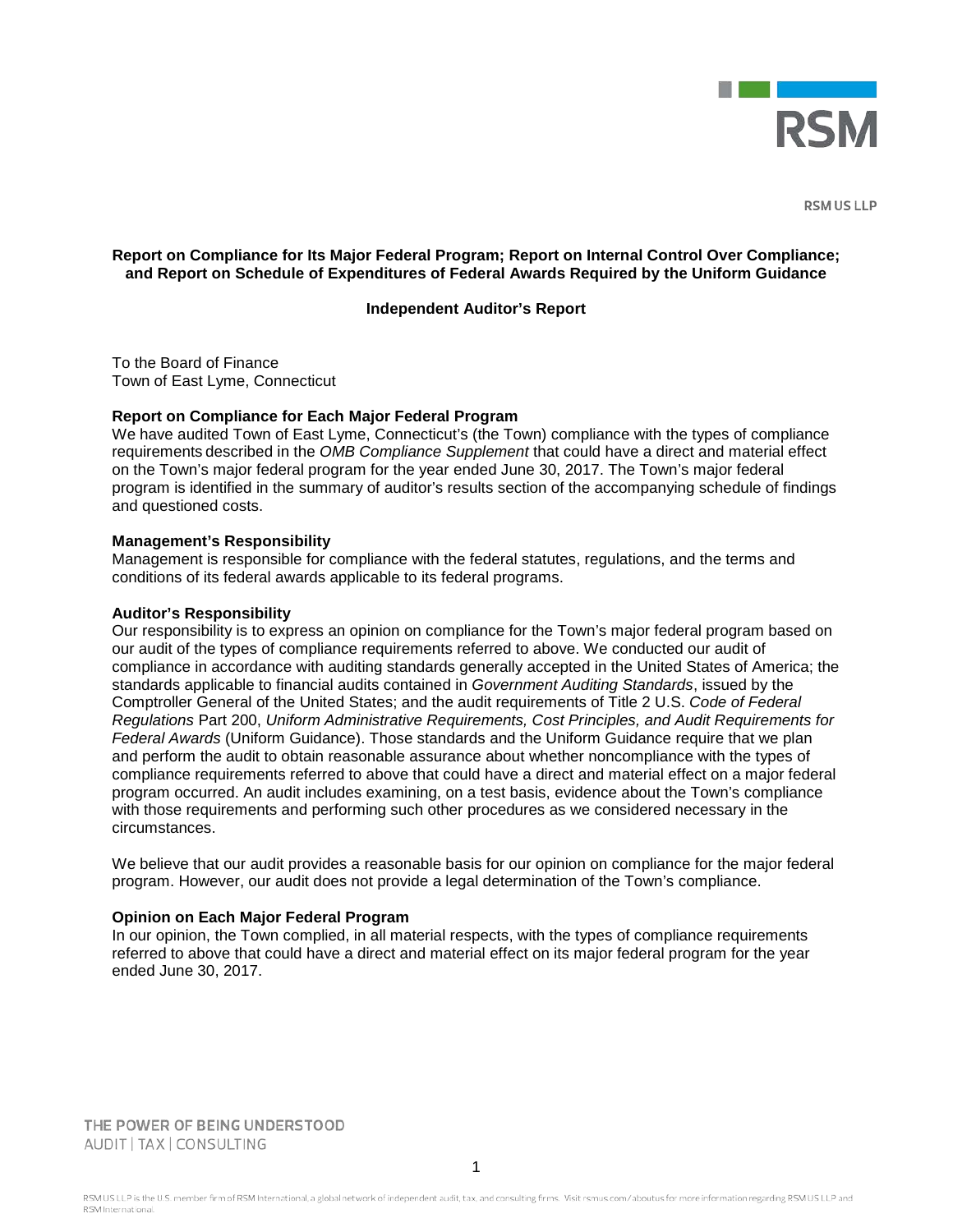#### **Report on Internal Control Over Compliance**

Management of the Town is responsible for establishing and maintaining effective internal control over compliance with the types of compliance requirements referred to above. In planning and performing our audit of compliance, we considered the Town's internal control over compliance with the types of requirements that could have a direct and material effect on its major federal program to determine the auditing procedures that are appropriate in the circumstances for the purpose of expressing an opinion on compliance for each major federal program and to test and report on internal control over compliance in accordance with the Uniform Guidance, but not for the purpose of expressing an opinion on the effectiveness of internal control over compliance. Accordingly, we do not express an opinion on the effectiveness of the Town's internal control over compliance.

A *deficiency in internal control over compliance* exists when the design or operation of a control over compliance does not allow management or employees, in the normal course of performing their assigned functions, to prevent, or detect and correct, noncompliance with a type of compliance requirement of a federal program on a timely basis. A *material weakness in internal control over compliance* is a deficiency, or combination of deficiencies, in internal control over compliance, such that there is a reasonable possibility that material noncompliance with a type of compliance requirement of a federal program will not be prevented, or detected and corrected, on a timely basis. A *significant deficiency in internal control over compliance* is a deficiency, or a combination of deficiencies, in internal control over compliance with a type of compliance requirement of a federal program that is less severe than a material weakness in internal control over compliance, yet important enough to merit attention by those charged with governance.

Our consideration of internal control over compliance was for the limited purpose described in the first paragraph of this section and was not designed to identify all deficiencies in internal control over compliance that might be material weaknesses or significant deficiencies. We did not identify any deficiencies in internal control over compliance that we consider to be material weaknesses. However, material weaknesses may exist that have not been identified.

The purpose of this report on internal control over compliance is solely to describe the scope of our testing of internal control over compliance and the results of that testing based on the requirements of the Uniform Guidance. Accordingly, this report is not suitable for any other purpose.

#### **Report on Schedule of Expenditures of Federal Awards Required by the Uniform Guidance**

We have audited the financial statements of the governmental activities, the business-type activities, each major fund, and the aggregate remaining fund information of the Town as of and for the year ended June 30, 2017, and the related notes to the financial statements, which collectively comprise the Town's basic financial statements. We issued our report thereon dated May 11, 2018, which contained unmodified opinions on those financial statements. Our audit was conducted for the purpose of forming opinions on the financial statements that collectively comprise the basic financial statements. The accompanying schedule of expenditures of federal awards is presented for purposes of additional analysis as required by the Uniform Guidance and is not a required part of the basic financial statements. Such information is the responsibility of management and was derived from and relates directly to the underlying accounting and other records used to prepare the basic financial statements. The information has been subjected to the auditing procedures applied in the audit of the financial statements and certain additional procedures, including comparing and reconciling such information directly to the underlying accounting and other records used to prepare the basic financial statements or to the basic financial statements themselves, and other additional procedures in accordance with auditing standards generally accepted in the United States of America. In our opinion, the schedule of expenditure of federal awards is fairly stated in all material respects in relation to the basic financial statements as a whole.

**RSM US LLP** 

New Haven, Connecticut May 11, 2018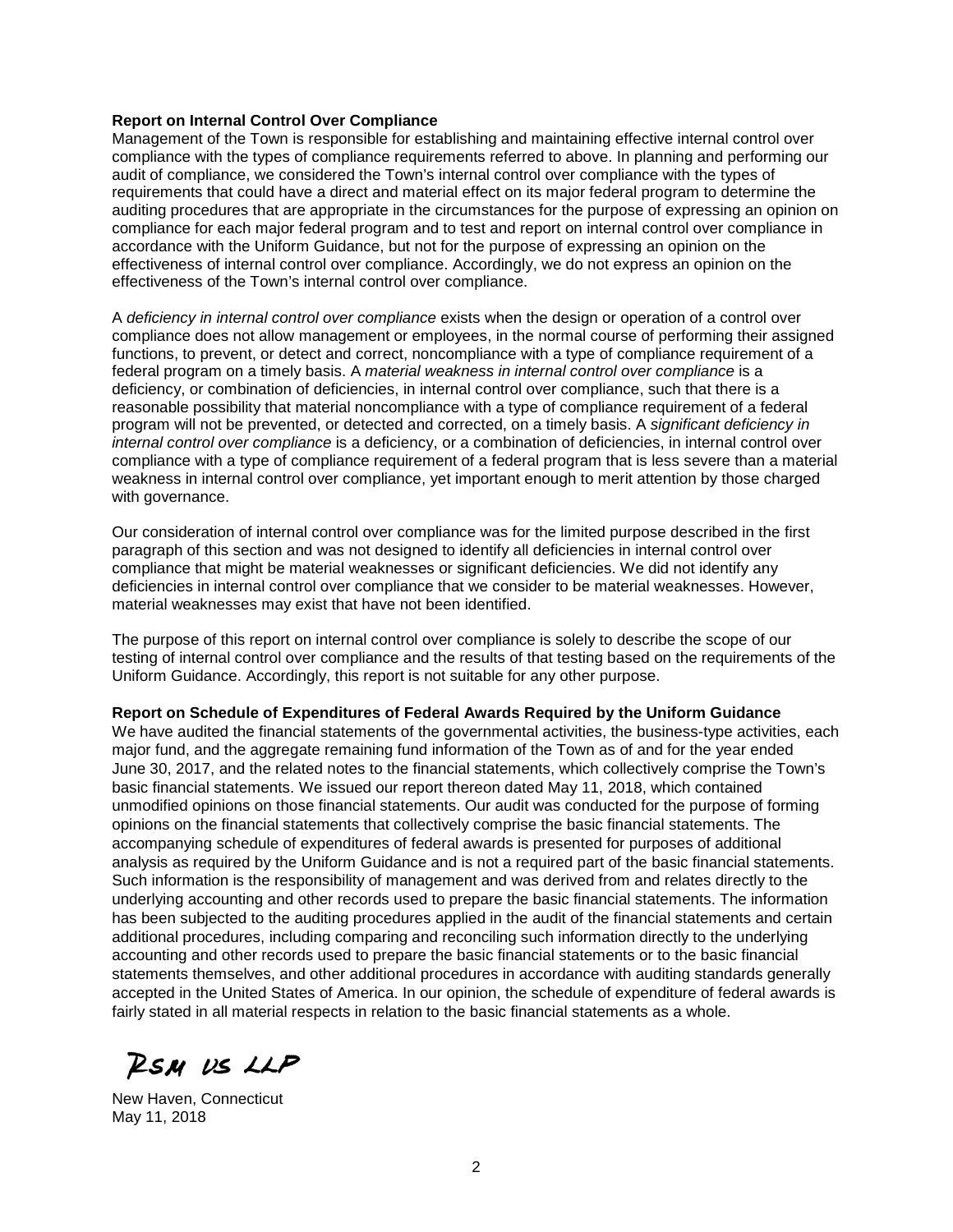#### **Schedule of Expenditures of Federal Awards For the Year Ended June 30, 2017**

|                                               | Federal     | Pass-Through         |              |
|-----------------------------------------------|-------------|----------------------|--------------|
| Federal Grantor/Pass-Through                  | <b>CFDA</b> | Entity Identifying   |              |
| Grantor/Program or Cluster Title              | Number      | Number               | Expenditures |
| <b>U.S. Department of Agriculture</b>         |             |                      |              |
| Passed through State Department of Education: |             |                      |              |
| <b>Child Nutrition Cluster:</b>               |             |                      |              |
| School Breakfast Program                      | 10.555      | 12060-SDE64370-20508 | 41,641       |
| National School Lunch Program                 | 10.555      | 12060-SDE64370-20560 | 231,654      |
| <b>Total Child Nutrition Cluster</b>          |             |                      | 273,295      |
|                                               |             |                      |              |
| <b>Total U.S. Department of Agriculture</b>   |             |                      | 273,295      |
| <b>U.S. Department of Education</b>           |             |                      |              |
| Passed through State Department of Education: |             |                      |              |
| Title I - Improving Basic Programs 16-18      | 84.010      | 12060-SDE64370-20679 | 134,095      |
| Title I - Improving Basic Programs 15-17      | 84.010      | 12060-SDE64370-20679 | 41,467       |
| <b>Total Title I - Cluster</b>                |             |                      | 175,562      |
| Special Education - Cluster:                  |             |                      |              |
| IDEA Part B. Section 619- Preschool 16-18     | 84.173      | 12060-SDE64370-20983 | 11,851       |
| IDEA Part B, Sec 611 16-18                    | 84.027      | 12060-SDE64370-20977 | 324,774      |
| IDEA Part B, Sec 611 15-17                    | 84.027      | 12060-SDE64370-20977 | 90,785       |
| <b>Total Special Education - Cluster</b>      |             |                      | 427,410      |
| Carl Perkins - Basic Grants to States         | 84.048      | 12060-SDE64370-20742 | 16,916       |
|                                               |             |                      |              |
| Title II Part A - Teachers 16-18              | 84.367      | 12060-SDE64370-20858 | 20,045       |
| Title II Part A - Teachers 15-17              | 84.367      | 12060-SDE64370-20858 | 46,841       |
| <b>Total Title II - Cluster</b>               |             |                      | 66,886       |
| <b>Total U.S. Department of Education</b>     |             |                      | 686,774      |

(Continued)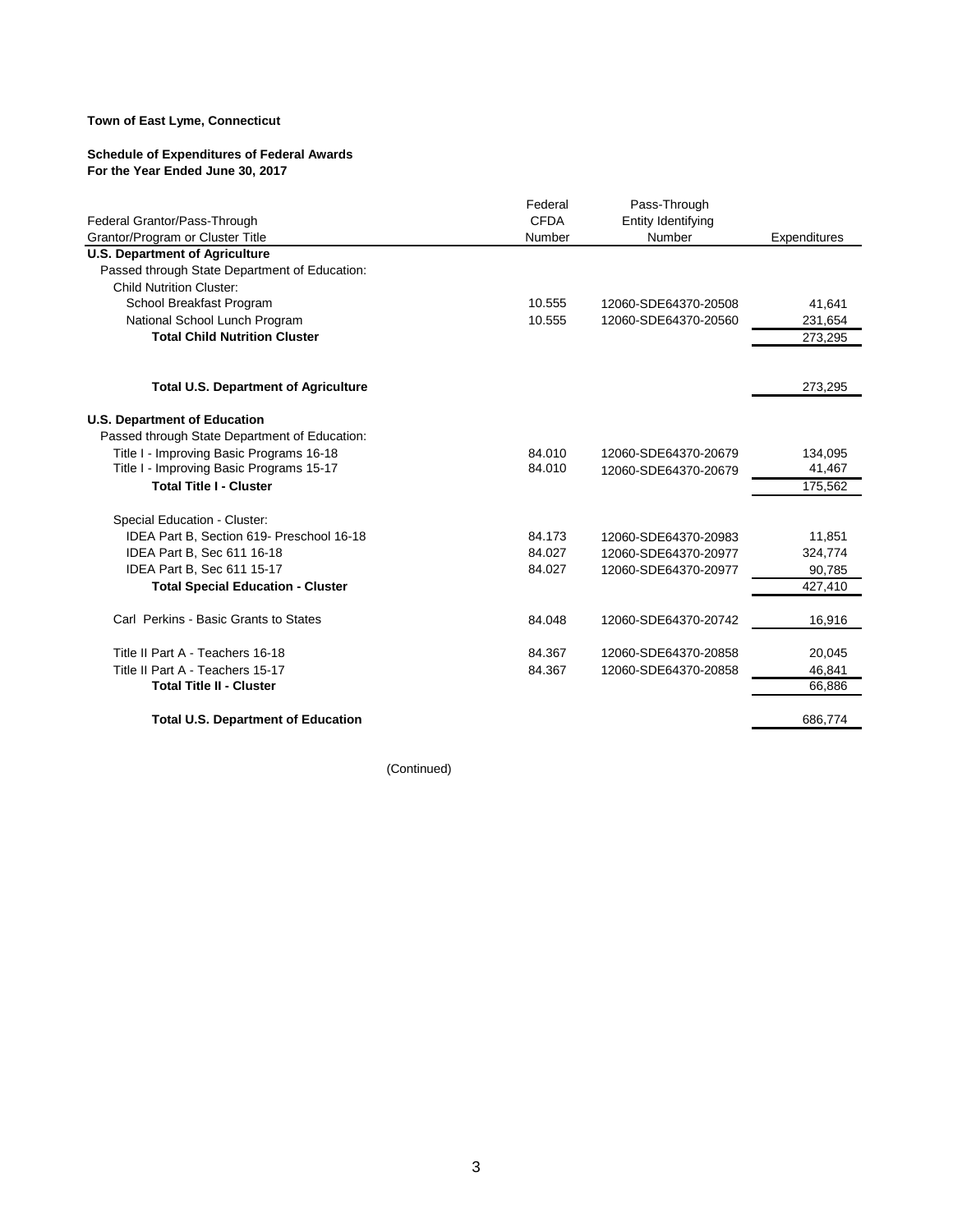#### **Schedule of Expenditures of Federal Awards For the Year Ended June 30, 2017**

|                                                        | Federal     | Pass-Through         |   |              |
|--------------------------------------------------------|-------------|----------------------|---|--------------|
| Federal Grantor/Pass-Through                           | <b>CFDA</b> | Entity Identifying   |   |              |
| Grantor/Program or Cluster Title                       | Number      | Number               |   | Expenditures |
| U.S. Department of Transportation                      |             |                      |   |              |
| Passed through the State Department of Transportation: |             |                      |   |              |
| <b>Recreational Trails Program</b>                     | 20.219      | 12060-DEP44321-20296 | S | 5,753        |
| <b>Federal Highway Safety Grants</b>                   | 20.603      | 12062-DOT57513-20559 |   | 1.546        |
| Alcohol Open Container                                 | 20.601      | 12062-DOT57343-22091 |   | 28,675       |
| <b>Total U.S. Department of Transportation</b>         |             |                      |   | 35,974       |
| U.S. Department of Housing and Urban Development       |             |                      |   |              |
| Passed through State Department of Housing:            |             |                      |   |              |
| <b>CDBG - Disaster Recovery Admin</b>                  | 14.269      | 12060-DOH46961-29502 |   | 125          |
| Total U.S. Department of Housing and Urban             |             |                      |   |              |
| <b>Development</b>                                     |             |                      |   | 125          |
| <b>Total Expenditures of Federal Awards</b>            |             |                      |   | 996,168      |

See Notes to Schedule of Expenditures of Federal Awards.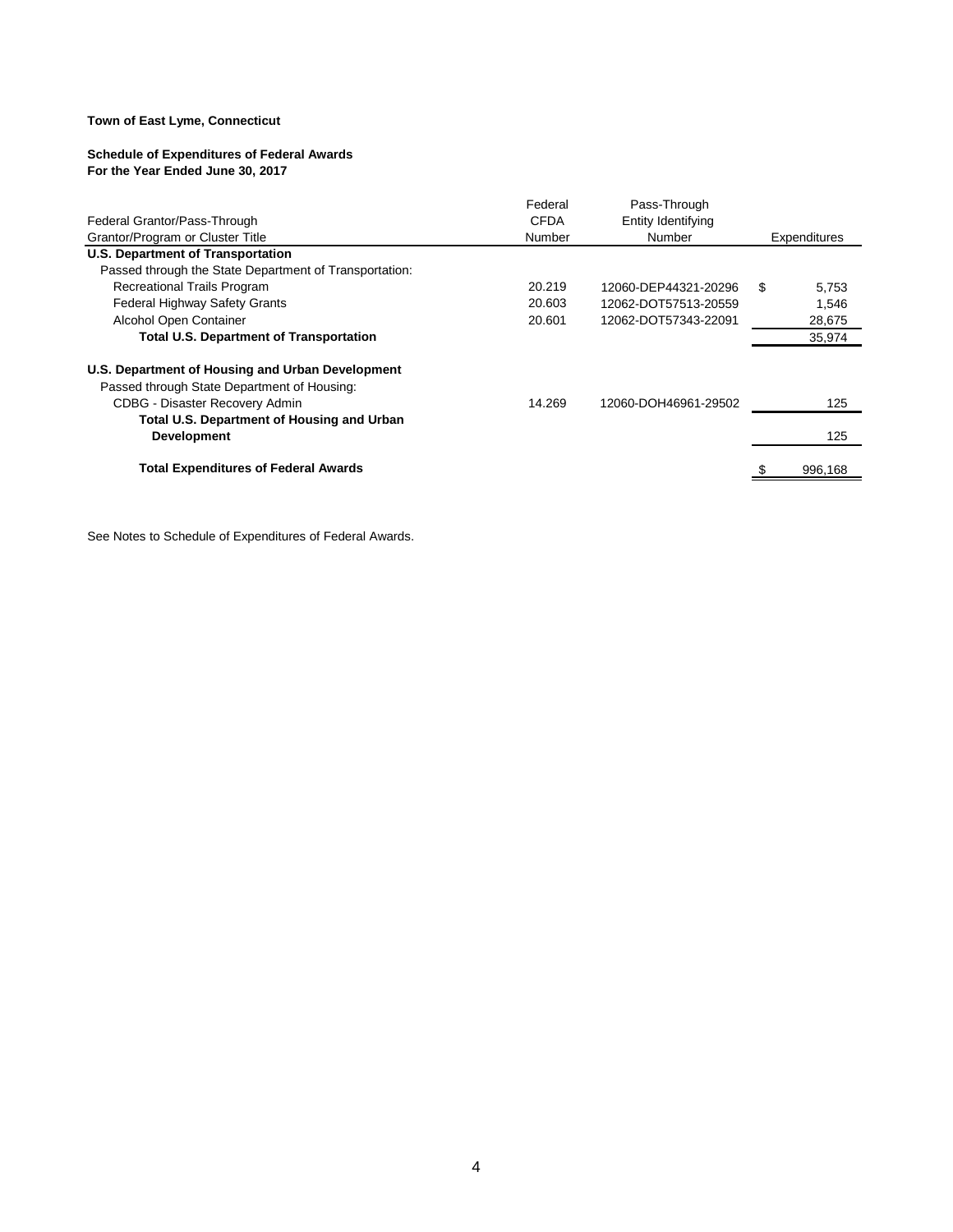#### **Notes to Schedule of Expenditures of Federal Awards For the Year Ended June 30, 2017**

## **Note 1. Basis of Presentation**

The accompanying schedule of expenditures of federal awards (the Schedule) includes the federal grant activity of the Town of East Lyme, Connecticut (the Town) under programs of the federal government for the year ended June 30, 2017. The information in this schedule is presented in accordance with the requirements of Title 2 U.S. Code of Federal Regulations Part 200, *Uniform Administrative Requirements, Cost Principles, and Audit Requirements for Federal Awards* (Uniform Guidance). Because the Schedule presents only a selected portion of the operations of the Town, it is not intended to and does not present the financial position, changes in net position, or cash flows of the Town.

# **Note 2. Summary of Significant Accounting Principles**

Expenditures reported in the Schedule are recognized using the modified accrual basis of accounting. Such expenditures are reported following the cost principles contained in the Uniform Guidance, wherein certain types of expenditures are not allowable or are limited as to reimbursement.

## **Note 3. Noncash Awards**

**U.S.D.A. contributions:** The United States Department of Agriculture makes available commodities for donations to schools. The amount of \$40,584 represents the market value of such commodities used during the period. This amount is included in the National School Lunch amount of the Child Nutrition Cluster.

# **Note 4. Indirect Cost Recovery**

The Town of East Lyme, Connecticut, did not recover its indirect costs using the 10% de minimus indirect cost rate provided under Section 200.414 of the Uniform Guidance.

## **Note 5. Subrecipients**

The Town of East Lyme, Connecticut, did not provide any federal funds to subrecipients for the year ended June 30, 2017.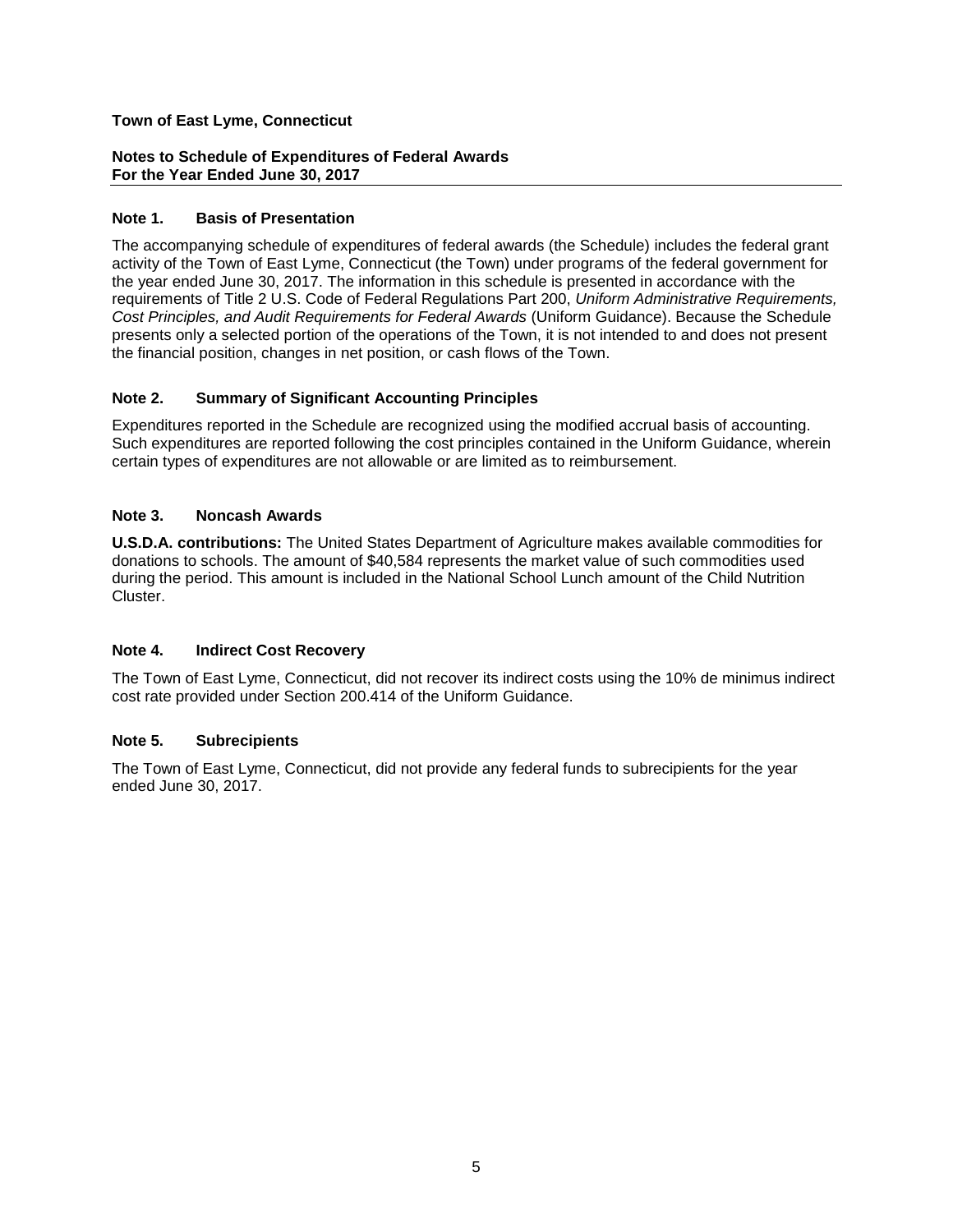# **Schedule of Findings and Questioned Costs For the Year Ended June 30, 2017**

# I. Summary of Auditor's Results

# *Financial Statements*

Type of auditor's report issued: unmodified

Internal Control Over Financial Reporting:

| ٠ | Material weakness(es) identified?<br>Significant deficiency(ies) identified?<br>Noncompliance material to financial statements<br>noted? | X. | Yes<br>Yes<br>Yes | No.<br>None reported<br>No. |
|---|------------------------------------------------------------------------------------------------------------------------------------------|----|-------------------|-----------------------------|
|   | Federal Awards                                                                                                                           |    |                   |                             |
|   | Internal control over major programs:                                                                                                    |    |                   |                             |
| ٠ | Material weakness(es) identified?                                                                                                        |    | Yes               | No.                         |
|   | Significant deficiency(ies) identified?                                                                                                  |    | Yes               | None reported               |

Type of auditor's report issued on compliance for major programs: unmodified

| • Any audit findings disclosed that are required to be<br>reported in accordance with Section 2CFR |     |      |  |
|----------------------------------------------------------------------------------------------------|-----|------|--|
| 200.516(a)?                                                                                        | Yes | X No |  |

*Identification of Major Programs*

| <b>CFDA Numbers</b>                                                        | Name of Federal Program or Cluster |  |  |  |
|----------------------------------------------------------------------------|------------------------------------|--|--|--|
| 84.173/84.027                                                              | <b>Special Education Cluster</b>   |  |  |  |
| Dollar threshold used to distinguish between type A and<br>type B programs | \$750,000                          |  |  |  |
| Auditee qualified as low-risk auditee?                                     | Yes<br>No.                         |  |  |  |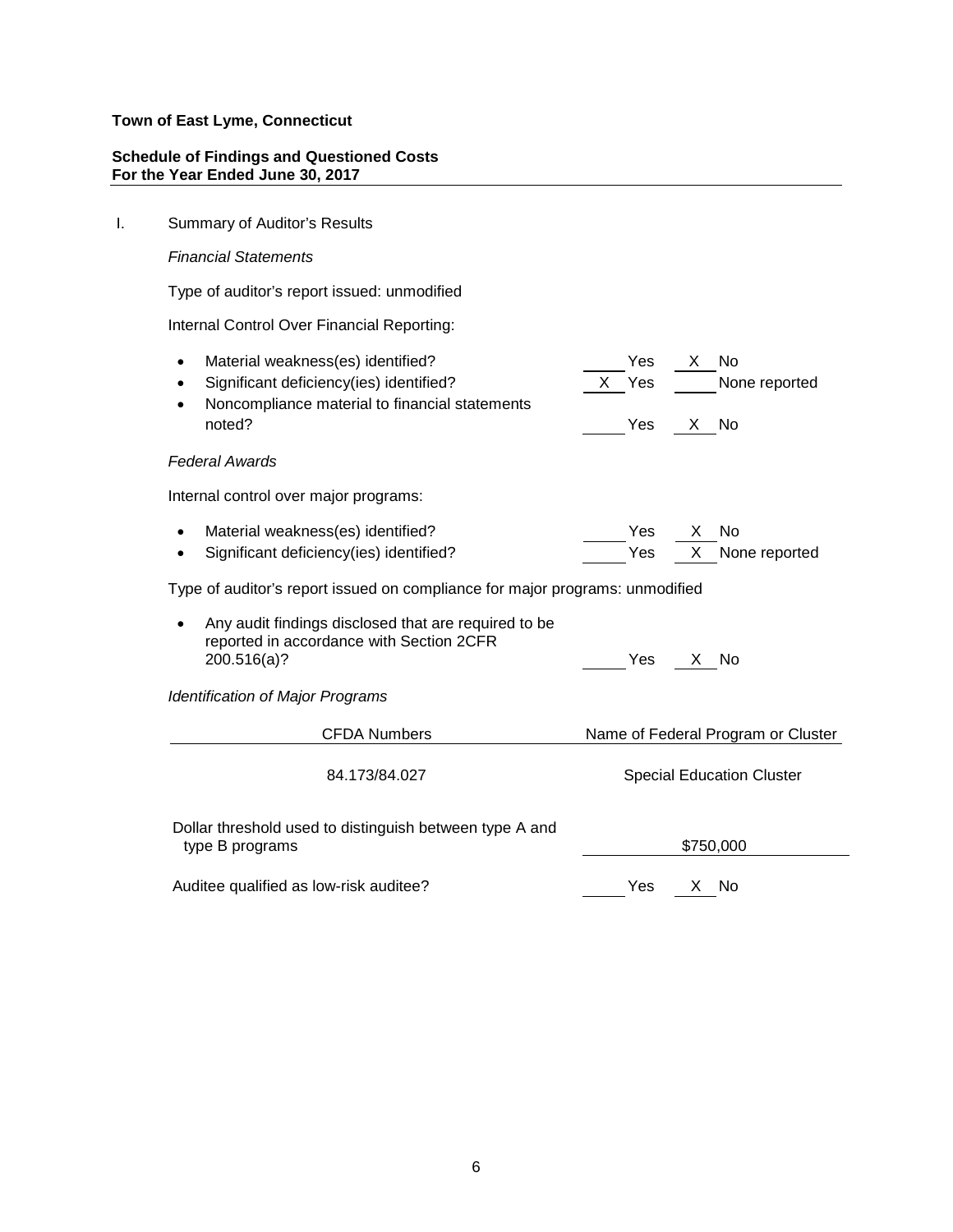#### **Schedule of Findings and Questioned Costs (Continued) For the Year Ended June 30, 2017**

#### II. Financial Statement Findings

## **A. Deficiencies in Internal Control**

Significant Deficiencies in Internal Control

## **IC2017-001. Journal Entries**

# **Criteria:**

Trial balances at June 30, 2017 should be complete, accurate and completed in a timely manner, including all year-end accruals and other closing entries in order for management to prepare financial statements in accordance with generally accepted accounting principles.

#### **Conditions:**

There were numerous journal entries made to the final trial balances, resulting in significant changes from the preliminary trial balances.

#### **Context:**

Systemic in nature.

## **Cause:**

Management does not have committed resources to enable an accurate and timely closing of its annual and year-end financial statement process.

## **Effect:**

Management does not have accurate financial information upon which to base management decisions or to prepare accurate financial statements.

#### **Recommendation:**

We recommend that the Governance of the Town make it a priority for management to establish a process which enables a timely and efficient year end close, that results in accurate and complete financial data being available for audit and preparation of accurate financial statements..

## **Management Response:**

Management agrees to the findings.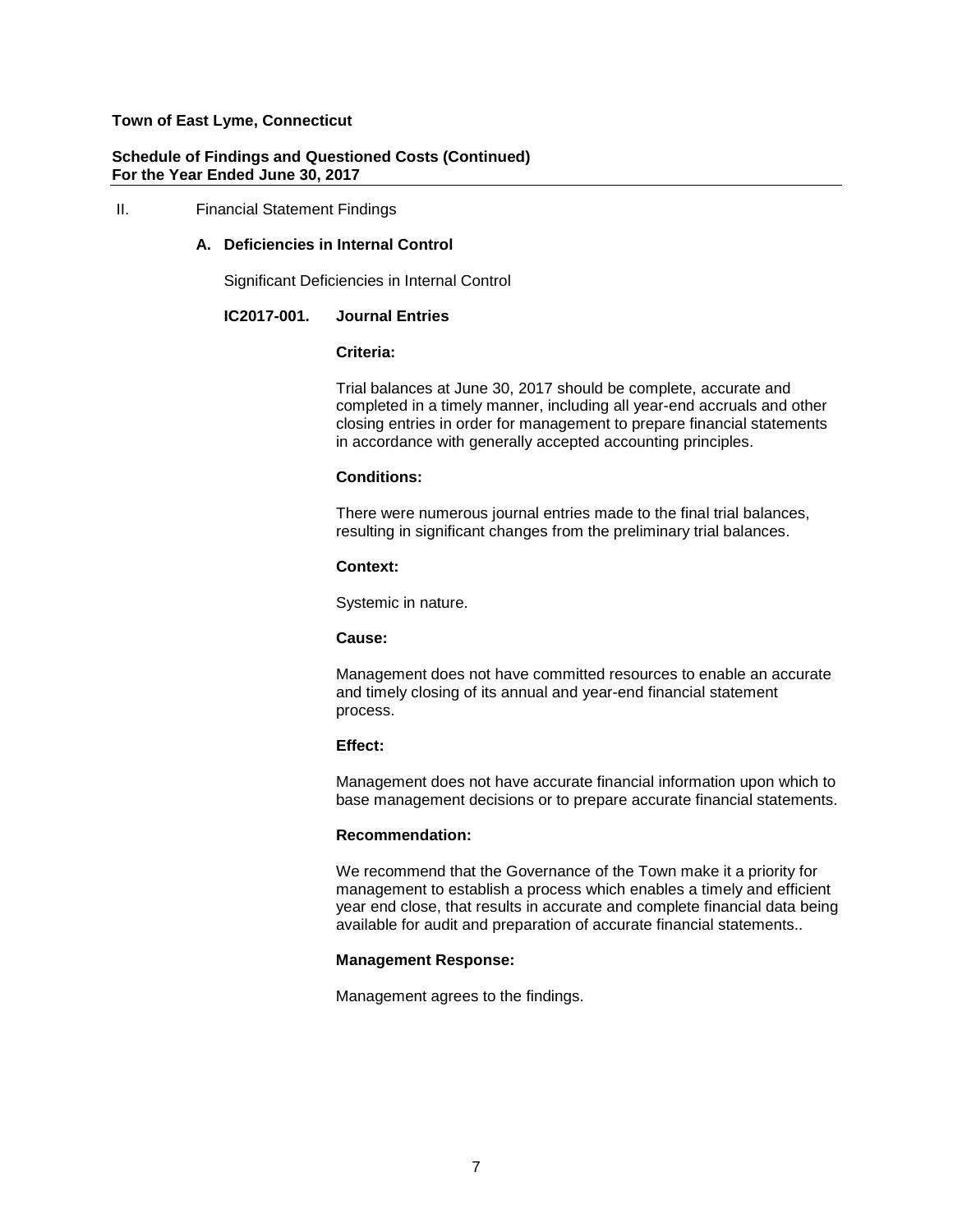## **Schedule of Findings and Questioned Costs (Continued) For the Year Ended June 30, 2017**

#### **IC2017-002. Federal Reporting Package**

#### **Criteria:**

In order to comply with federal guidelines, the Town needs to file its federal reporting package within nine months of year-end or thirty days after issuance.

#### **Condition:**

The Town did not file the 2016 and 2017 federal reporting package with the Federal Audit Clearinghouse within federal guidelines.

## **Context:**

The 2016 and 2017 federal reporting package were not filed on time.

#### **Cause:**

Management did not commit adequate resources to enable completion of the financial statements in a timely manner.

# **Effect:**

Management was not in compliance with federal guidelines, which could cause a reduction or loss in funding from Federal grantors.

#### **Recommendation:**

Management should complete required timeframes such that the federal reporting package be filed within 30 days after issuance within nine months of year-end.

#### **Management Response:**

Management agrees with the finding.

#### III. Federal Award Findings and Questioned Costs

No matters to report.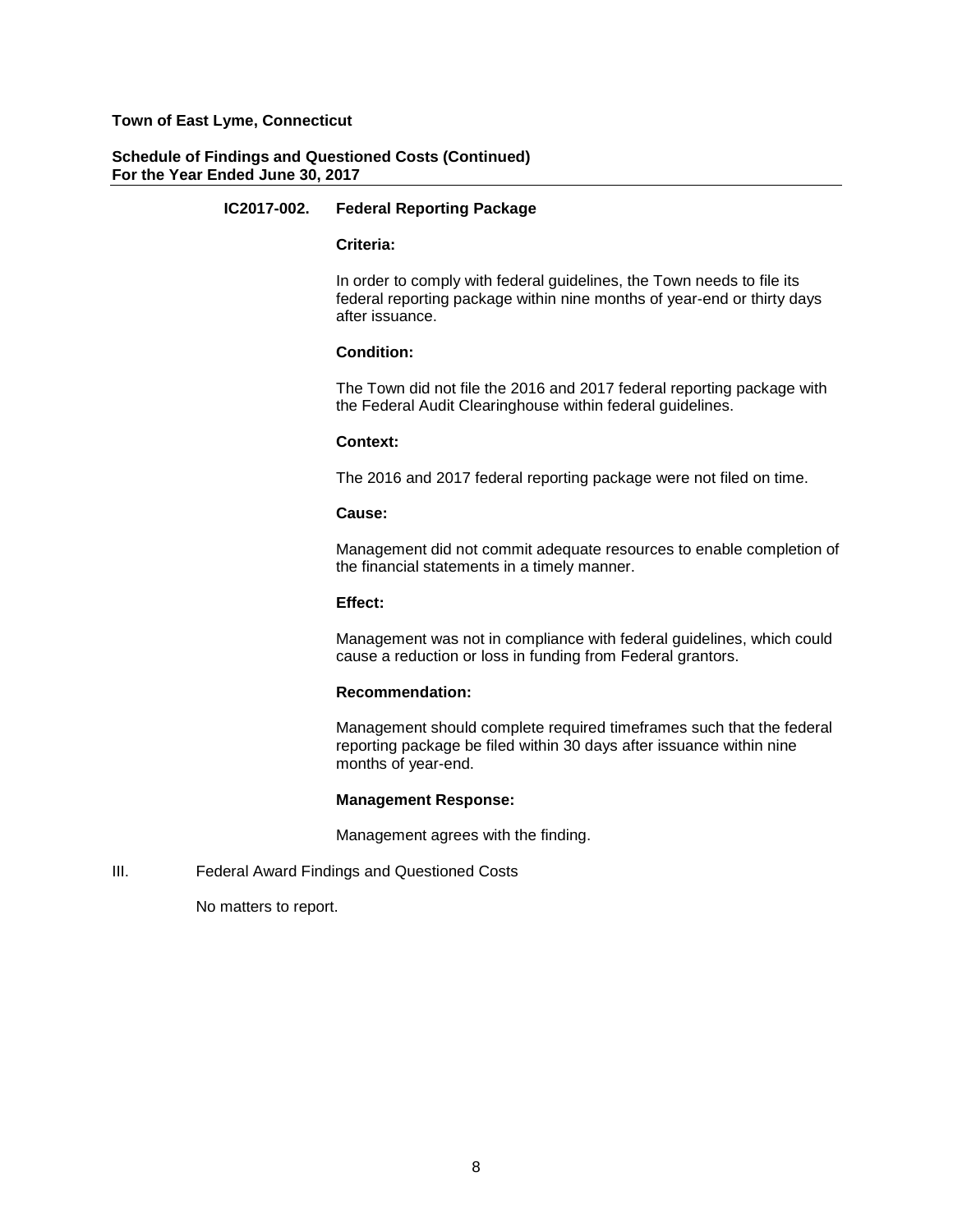## **Summary of Prior Year Audit Findings For the Year Ended June 30, 2017**

#### **Financial Statement Findings**

#### **Finding No IC2016-001**

Condition: There were numerous journal entries made to the final trial balances, resulting in significant changes from the preliminary trial balances.

Current Status: The finding has been repeated as IC2017-001.

#### **Finding No IC2016-002**

Condition: The Town did not file the federal reporting package with the Federal Audit Clearinghouse within federal guidelines.

Current Status: The finding has been repeated as IC2017-002.

## **Federal Single Audit Findings**

The prior year single audit disclosed no Federal single audit findings in the *Schedule of Findings and Questioned Costs* and no uncorrected or unresolved findings exist from the prior Federal Single Audit's *Summary of Prior Audit Findings*.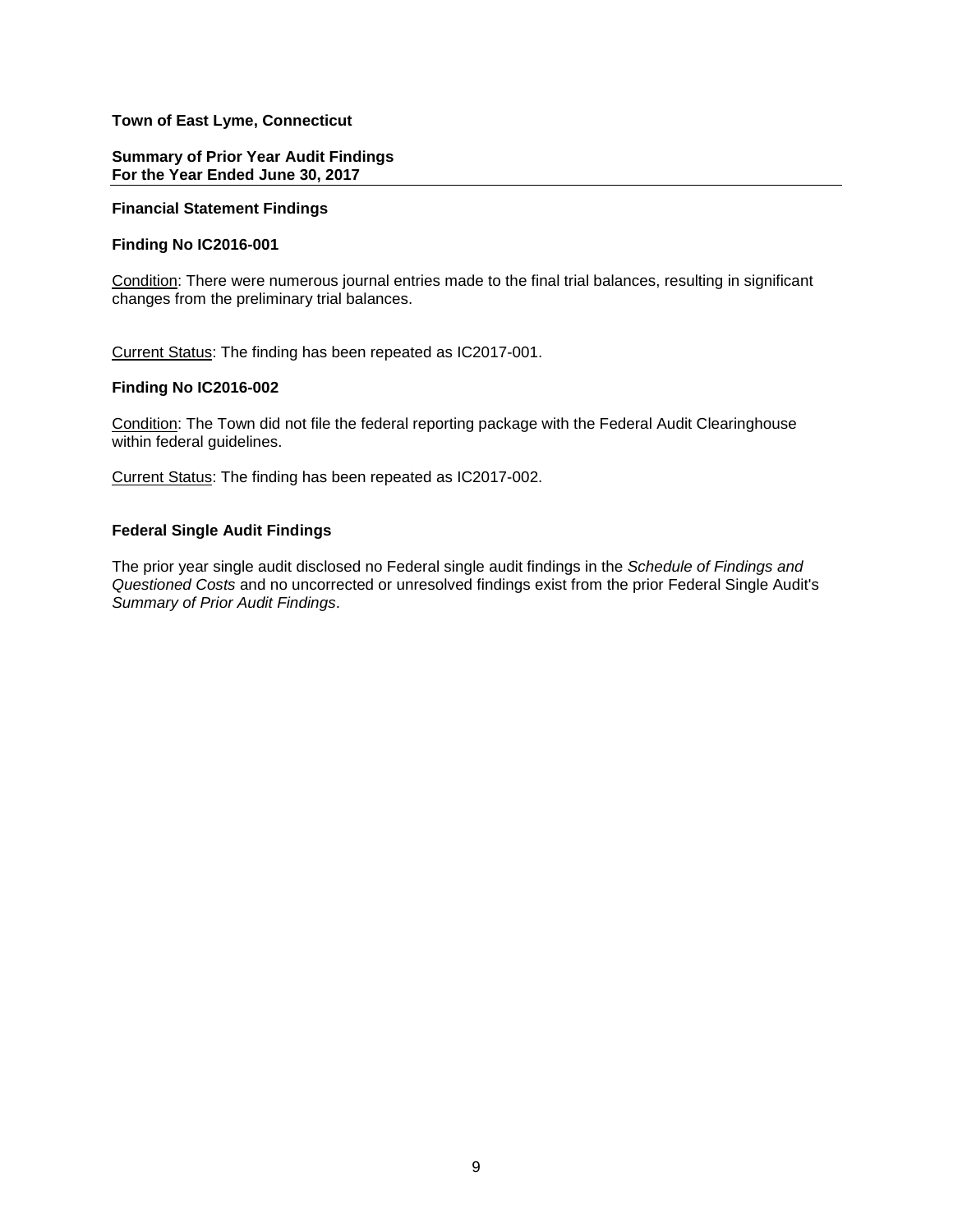

**RSMUSLIP** 

## **Report on Internal Control Over Financial Reporting and on Compliance and Other Matters Based on an Audit of Financial Statements Performed in Accordance with**  *Government Auditing Standards*

## **Independent Auditor's Report**

To the Board of Finance Town of East Lyme, Connecticut

We have audited, in accordance with the auditing standards generally accepted in the United States of America and the standards applicable to financial audits contained in *Government Auditing Standards* issued by the Comptroller General of the United States, the financial statements of the governmental activities, the business-type activities, each major fund, and the aggregate remaining fund information of the Town of East Lyme, Connecticut (the Town) as of and for the year ended June 30, 2017, and the related notes to the financial statements, which collectively comprise the Town's basic financial statements, and have issued our report thereon dated May 11, 2018.

#### **Internal Control Over Financial Reporting**

In planning and performing our audit of the financial statements, we considered the Town's internal control over financial reporting (internal control) to determine the audit procedures that are appropriate in the circumstances for the purpose of expressing our opinions on the financial statements, but not for the purpose of expressing an opinion on the effectiveness of the Town's internal control. Accordingly, we do not express an opinion on the effectiveness of the Town's internal control.

A *deficiency in internal control* exists when the design or operation of a control does not allow management or employees, in the normal course of performing their assigned functions, to prevent, or detect and correct, misstatements on a timely basis. A *material weakness* is a deficiency, or a combination of deficiencies, in internal control, such that there is a reasonable possibility that a material misstatement of the entity's financial statements will not be prevented, or detected and corrected on a timely basis. A *significant deficiency* is a deficiency, or a combination of deficiencies, in internal control that is less severe than a material weakness, yet important enough to merit attention by those charged with governance.

Our consideration of internal control was for the limited purpose described in the first paragraph of this section and was not designed to identify all deficiencies in internal control that might be material weaknesses or significant deficiencies. Given these limitations, during our audit we did not identify any deficiencies in internal control that we consider to be material weaknesses. However, material weaknesses may exist that have not been identified. We did identify two deficiencies in internal control, described in the accompanying schedule of findings and questioned costs that we consider to be significant deficiencies (IC2017-001 to IC2017-002).

THE POWER OF BEING UNDERSTOOD AUDIT | TAX | CONSULTING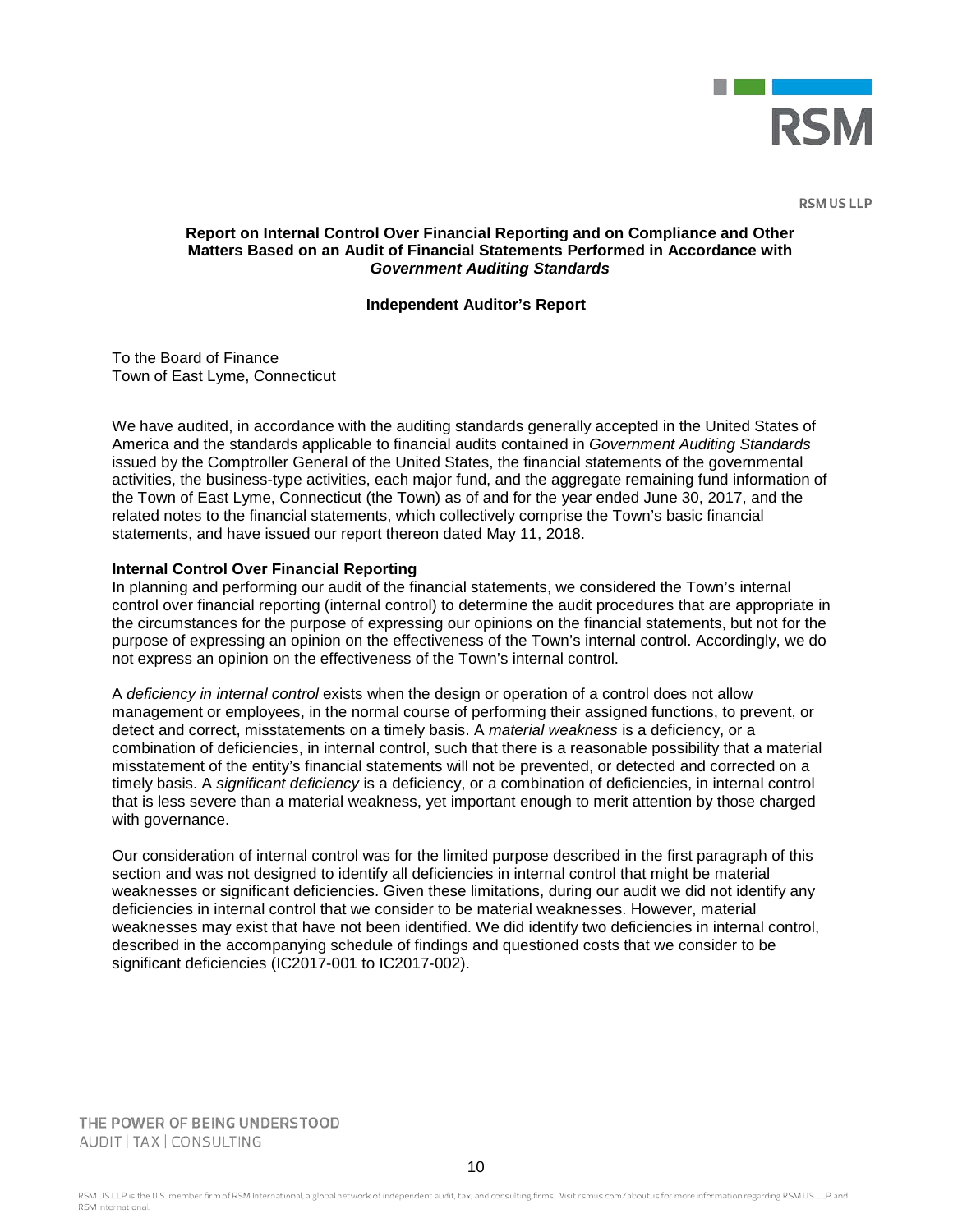## **Compliance and Other Matters**

As part of obtaining reasonable assurance about whether the Town's financial statements are free from material misstatement, we performed tests of its compliance with certain provisions of laws, regulations, contracts, and grant agreements, noncompliance with which could have a direct and material effect on the determination of financial statement amounts. However, providing an opinion on compliance with those provisions was not an objective of our audit, and accordingly, we do not express such an opinion. The results of our tests disclosed no instances of noncompliance or other matters that are required to be reported under *Government Auditing Standards*.

## **The Town of East Lyme, Connecticut's Response to Finding**

The Town of East Lyme, Connecticut's response to the findings identified in our audit is described in the accompanying schedule of findings and questioned costs. The Town of East Lyme, Connecticut's response was not subjected to the auditing procedures applied in the audit of the financial statements, and, accordingly, we express no opinion on it.

## **Purpose of this Report**

The purpose of this report is solely to describe the scope of our testing of internal control and compliance and the results of that testing, and not to provide an opinion on the effectiveness of the Town's internal control or on compliance. This report is an integral part of an audit performed in accordance with *Government Auditing Standards* in considering the Town's internal control and compliance. Accordingly, this communication is not suitable for any other purpose.

**RSM US LLP** 

New Haven, Connecticut May 11, 2018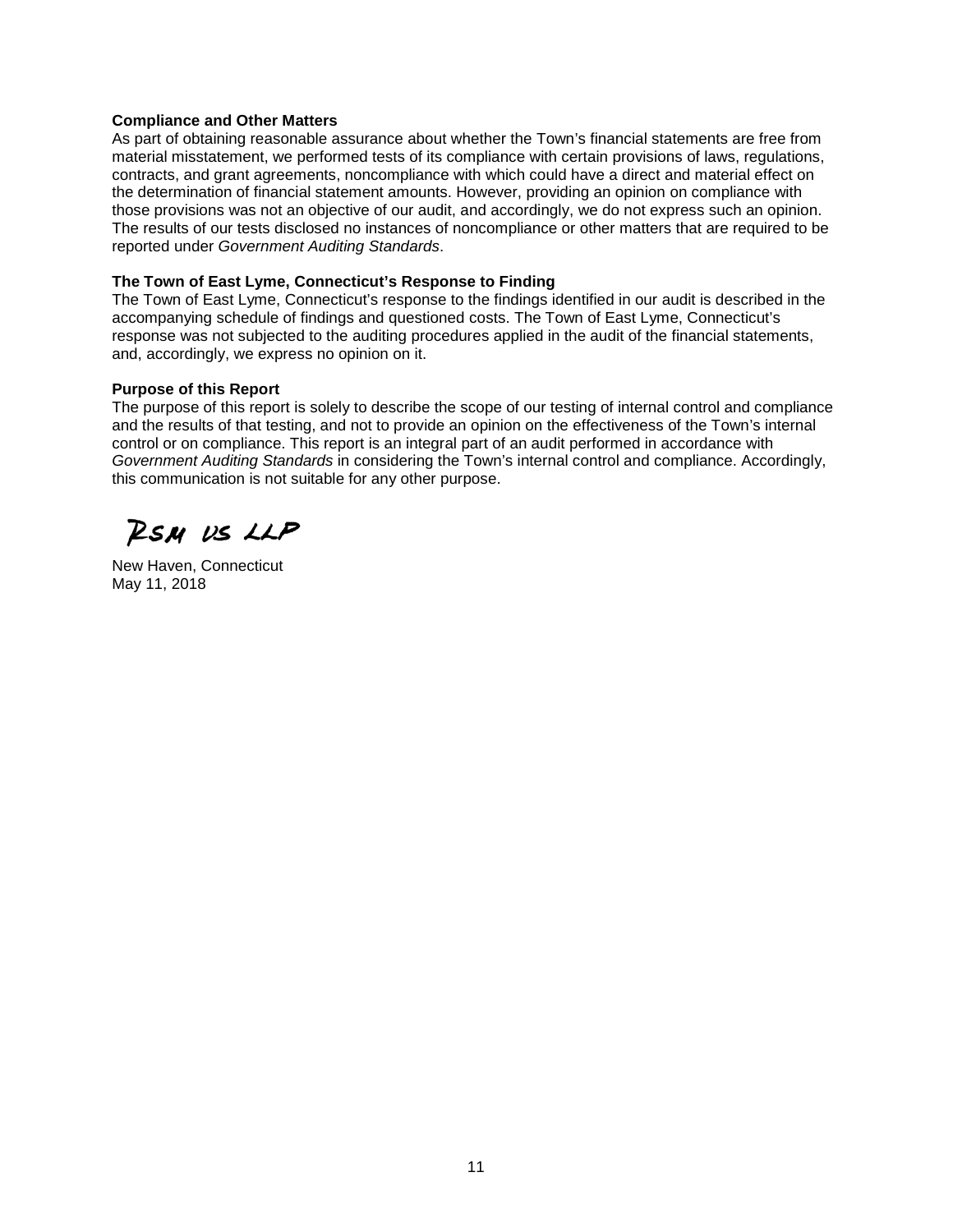

#### **Report on Compliance for Each Major State Program; Report on Internal Control over Compliance; and Report on the Schedule of Expenditures of State Financial Assistance Required by the State Single Audit Act**

**RSM US LLP** 

#### **Independent Auditor's Report**

To the Board of Finance Town of East Lyme, Connecticut

#### **Report on Compliance for Each Major State Program**

We have audited the Town of East Lyme, Connecticut's (the Town) compliance with the types of compliance requirements described in the Office of Policy and Management's *Compliance Supplement*  that could have a direct and material effect on each of the Town's major state programs for the year ended June 30, 2017. The Town's major state programs are identified in the summary of auditors' results section of the accompanying schedule of findings and questioned costs.

#### **Management's Responsibility**

Management is responsible for compliance with the requirements of laws, regulations, contracts and grants applicable to its state programs.

## **Auditors' Responsibility**

Our responsibility is to express an opinion on compliance for each of the Town's major state programs based on our audit of the types of compliance requirements referred to above. We conducted our audit of compliance in accordance with auditing standards generally accepted in the United States of America; the standards applicable to financial audits contained in *Government Auditing Standards*, issued by the Comptroller General of the United States; and the State Single Audit Act (C.G.S. Sections 4-230 to 4- 236). Those standards and the State Single Audit Act require that we plan and perform the audit to obtain reasonable assurance about whether noncompliance with the types of compliance requirements referred to above that could have a direct and material effect on a major state program occurred. An audit includes examining, on a test basis, evidence about the Town's compliance with those requirements and performing such other procedures as we considered necessary in the circumstances.

We believe that our audit provides a reasonable basis for our opinion on compliance for each major state program. However, our audit does not provide a legal determination of the Town's compliance.

## **Opinion on Each Major State Program**

In our opinion, the Town complied, in all material respects, with the types of compliance requirements referred to above that could have a direct and material effect on each of its major state programs for the year ended June 30, 2017.

#### **Other Matters**

The results of our auditing procedures disclosed an instance of noncompliance, which is required to be reported in accordance with the State Single Audit Act and which is described in the accompanying schedule of findings and questioned costs as item 2017-1. Our opinion on each major state program is not modified with respect to this matter.

The Town of East Lyme's response to the noncompliance finding identified in our audit is described in the accompanying schedule of findings and questioned costs. The Town of East Lyme's response was not subjected to the auditing procedures applied in the audit of compliance and, accordingly, we express no opinion on the response.

THE POWER OF BEING UNDERSTOOD AUDIT | TAX | CONSULTING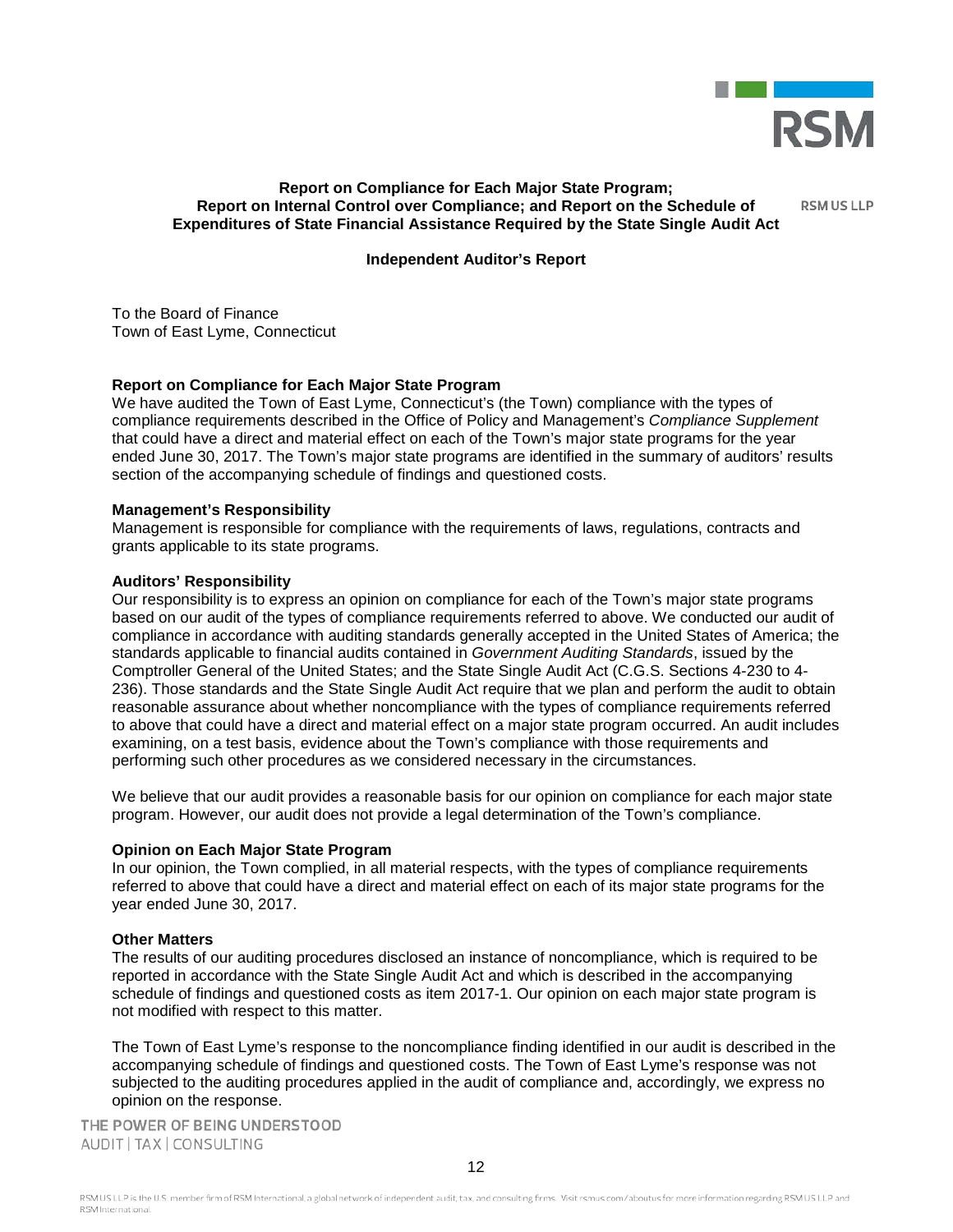## **Report on Internal Control over Compliance**

Management of the Town, is responsible for establishing and maintaining effective internal control over compliance with the types of compliance requirements referred to above. In planning and performing our audit of compliance, we considered the Town's internal control over compliance with the types of requirements that could have a direct and material effect on each major state program to determine the auditing procedures that are appropriate in the circumstances for the purpose of expressing our opinion on compliance for each major state program and to test and report on internal control over compliance in accordance with the State Single Audit Act, but not for the purpose of expressing an opinion on the effectiveness of internal control over compliance. Accordingly, we do not express an opinion on the effectiveness of the Town's internal control over compliance.

A deficiency in internal control over compliance exists when the design or operation of a control over compliance does not allow management or employees, in the normal course of performing their assigned functions, to prevent, or detect and correct, noncompliance with a type of compliance requirement of a state program on a timely basis. A material weakness in internal control over compliance is a deficiency, or combination of deficiencies, in internal control over compliance such that there is a reasonable possibility that material noncompliance with a type of compliance requirement of a state program will not be prevented, or detected and corrected, on a timely basis.

A significant deficiency in internal control over compliance is a deficiency, or combination of deficiencies, in internal control over compliance with a type of compliance requirement of a state program that is less severe than a material weakness in internal control over compliance, yet important enough to merit attention by those charged with governance

Our consideration of internal control over compliance was for the limited purpose described in the first paragraph of this section and was not designed to identify all deficiencies in internal control over compliance that might be material weaknesses or significant deficiencies. We did not identify any deficiencies in internal control over compliance that we consider to be material weaknesses. However, material weaknesses may exist that have not been identified.

The purpose of this report on internal control over compliance is solely to describe the scope of our testing of internal control over compliance and the results of that testing based on the requirements of the State Single Audit Act. Accordingly, this report is not suitable for any other purpose.

#### **Report on Schedule of Expenditures of State Financial Assistance Required by the State Single Audit Act**

We have audited the financial statements of the governmental activities, the business type activities, each major fund, and the aggregate remaining fund information of the Town as of and for the year ended June 30, 2017, and the related notes to the financial statements, which collectively comprise the Town's basic financial statements. We have issued our report thereon dated May 11, 2018, which contained unmodified opinions on those financial statements. Our audit was conducted for the purpose of forming opinions on the financial statements that collectively comprise the Town's basic financial statements. The accompanying schedule of expenditures of state financial assistance is presented for purposes of additional analysis as required by the State Single Audit Act, and is not a required part of the basic financial statements. Such information is the responsibility of management and was derived from and relates directly to the underlying accounting and other records used to prepare the basic financial statements. The information has been subjected to the auditing procedures applied in the audit of the financial statements and certain additional procedures, including comparing and reconciling such information directly to the underlying accounting and other records used to prepare the basic financial statements or to the basic financial statements themselves, and other additional procedures in accordance with auditing standards generally accepted in the United States of America. In our opinion, the schedule of expenditures of state financial assistance is fairly stated in all material respects in relation to the basic financial statements as a whole.

**RSM US LLP** 

New Haven, Connecticut May 11, 2018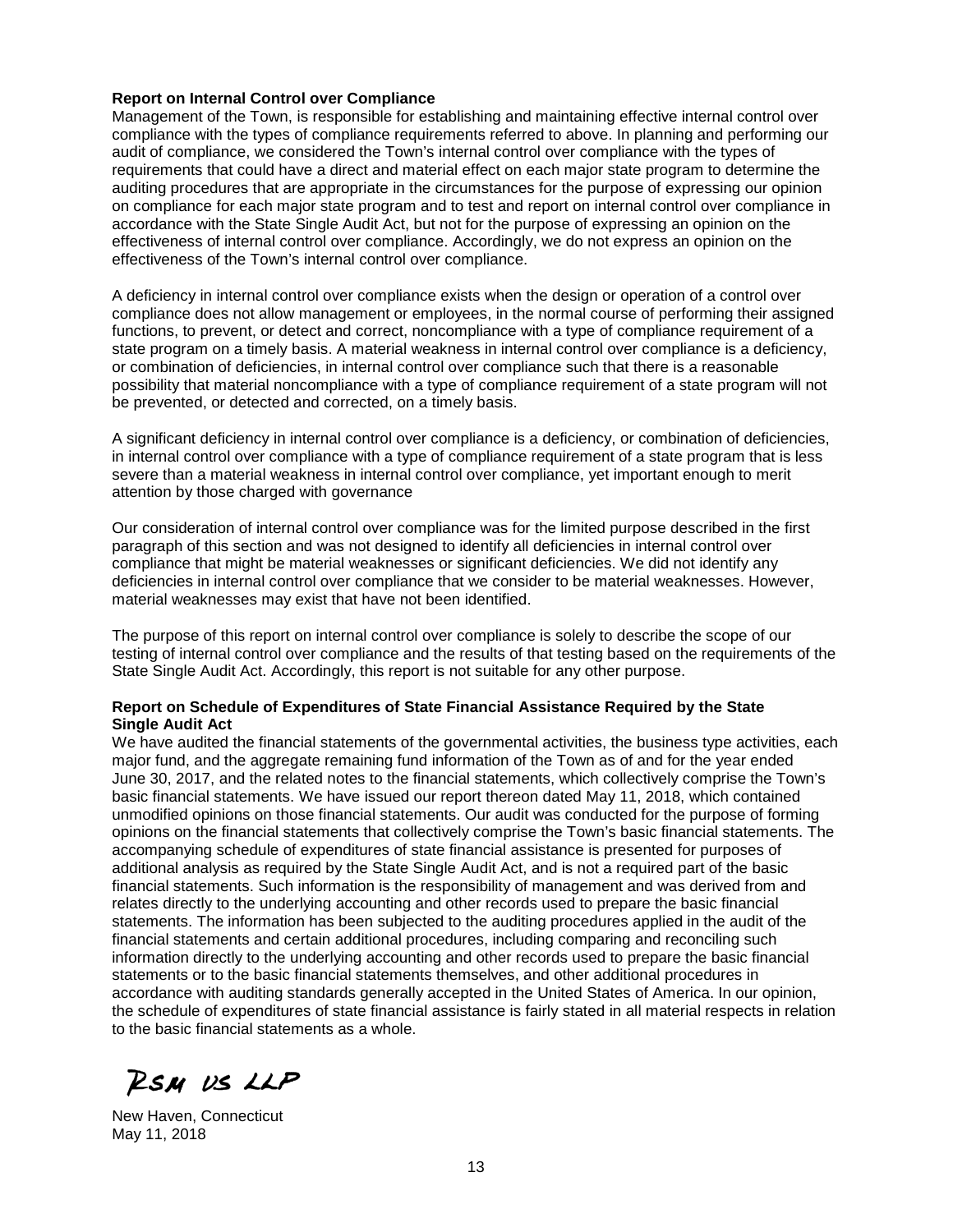## **Schedule of Expenditures of State Financial Assistance For the Year Ended June 30, 2017**

| State Grantor/Pass-Through                                      | <b>State Grant Program</b> |              |
|-----------------------------------------------------------------|----------------------------|--------------|
| Grantor/Program Title                                           | <b>CORE-CT Number</b>      | Expenditures |
| <b>Office of Policy and Management</b>                          |                            |              |
| Reimbursement Property Tax Disability Exemption                 | 11000-OPM20600-17011       | \$<br>1,314  |
| Property Tax Relief for Elderly and Totally Disabled Homeowners | 11000-OPM20600-17018       | 91,753       |
| Property Tax Relief for Veterans                                | 11000-OPM20600-17024       | 19,552       |
| Property Tax Relief State-Owned Property                        | 11000-OPM20600-17004       | 862,360      |
| Local Capital Improvement Program                               | 12050-OPM20600-40254       | 256,987      |
| Municipal Purposes and Projects                                 | 12052-OPM20600-43587       | 22,442       |
| Payment in Lieu of Taxes (PILOT) on Private Colleges            | 11000-OPM20600-17006       | 40,179       |
|                                                                 |                            | 1,294,587    |
| <b>Department of Education</b>                                  |                            |              |
| <b>Child Nutrition State Matching Grant</b>                     | 11000-SDE64370-16211       | 7,996        |
| <b>Healthy Foods Initiative</b>                                 | 11000-SDE64370-16212       | 16,210       |
| Regional Vocational-Tech School                                 | 11000-SDE64326-12519       | 3,100        |
| Youth Service Bureau Enhancement                                | 11000-SDE64370-16201       | 6,250        |
| Youth Service Bureau                                            | 11000-SDE64370-17052       | 19,297       |
| <b>School Breakfast</b>                                         | 11000-SDE64000-17046       | 14,495       |
| <b>Adult Education</b>                                          | 11000-SDE64370-17030       | 17,410       |
| Magnet School                                                   | 11000-SDE64370-17057       | 57,200       |
| <b>High Quality Schools Start Up</b>                            | 12052-SDE64370-43538       | 29,985       |
|                                                                 |                            | 171,943      |
| <b>Department of Transportation</b>                             |                            |              |
| Town Aid Road Grants-Municipal                                  | 12052-DOT57131-43455       | 320,210      |
| <b>Judicial Branch</b>                                          |                            |              |
| Non-Budgeted Operating Appropriation                            | 34001-JUD95162-40001       | 6,483        |
|                                                                 |                            |              |
| Department of Energy and Environmental Protection               |                            |              |
| Nonpoint Source Implementation                                  | 12060-DEP43720-20871       | 1,811        |
| Performance Partnership Grant                                   | 12060-DEP43540-21010       | 20           |
|                                                                 |                            | 1.831        |

(Continued)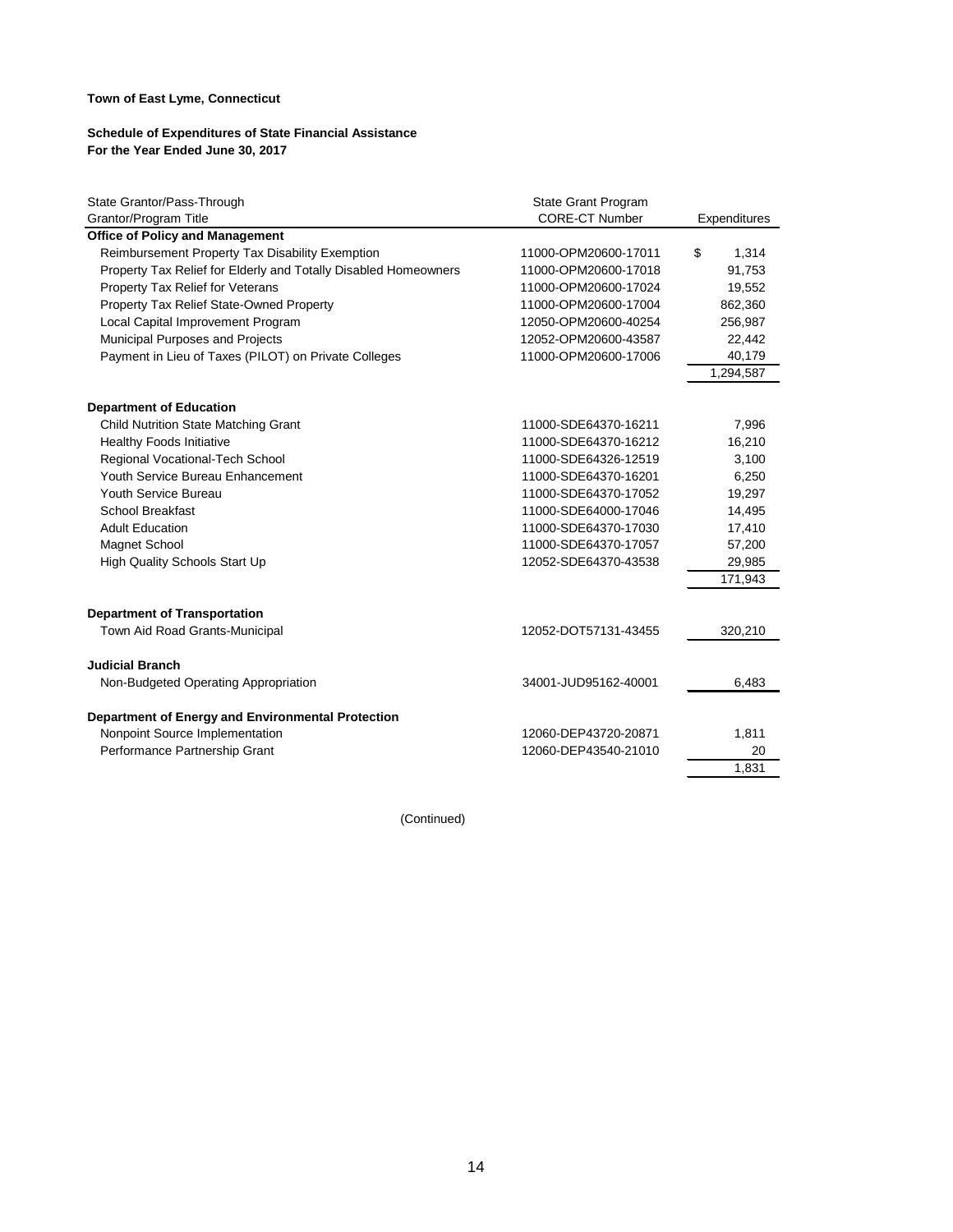#### **Schedule of Expenditures of State Financial Assistance (Continued) For the Year Ended June 30, 2017**

| State Grantor/Pass-Through                    | State Grant Program   |    |              |
|-----------------------------------------------|-----------------------|----|--------------|
| Grantor/Program Title                         | <b>CORE-CT Number</b> |    | Expenditures |
| <b>Department of Public Safety</b>            |                       |    |              |
| Enhanced 911 Telecomm Fund                    | 12060-DPS32740-35190  |    | 2,805        |
| <b>Emergency Mngmnt Perform Grant</b>         | 12060-DPS32160-21881  |    | 18,915       |
| Fire Sch Train & Ed Extension                 | 12060-DPS32251-35180  |    | 290          |
| School Security Competitive Grant Program     | 13019-DPS32161-41238  |    | 77,220       |
| Nuclear Emergency Safety Fund                 | 12060-DPS32982-90428  |    | 75,503       |
| Nuclear Safety Fund CT Yankee                 | 12060-DPS32982-30464  |    | 392          |
| Nuclear Safety Fund Dominion                  | 12060-DPS32982-30465  |    | 4,503        |
| Drug Asset Forfeit Rv Acct DPS                | 12060-DPS32155-35142  |    | 7,607        |
|                                               |                       |    | 187,235      |
| <b>Connecticut State Library</b>              |                       |    |              |
| <b>Historic Documents Preservation Grants</b> | 12060-CSL66094-35150  |    | 4,000        |
| <b>Department of Agriculture</b>              |                       |    |              |
| Agricultural Viability PA05228                | 12060-DAG42710-90456  |    | 7,600        |
|                                               |                       |    |              |
| <b>Total State Financial Assistance</b>       |                       |    |              |
| <b>Before Exempt Programs</b>                 |                       |    | 1,993,889    |
| <b>Exempt Programs</b>                        |                       |    |              |
| <b>Department of Education</b>                |                       |    |              |
| <b>Education Cost-sharing</b>                 | 11000-SDE64370-17041  | \$ | 6,949,779    |
| Excess Cost - Student Based                   | 11000-SDE64370-17047  |    | 692,675      |
| <b>Total Department of Education</b>          |                       |    | 7,642,454    |
|                                               |                       |    |              |
| <b>Office of Policy and Management</b>        |                       |    |              |
| Mashantucket Pequot/Mohegan Fund              | 12009-OPM20600-17005  |    | 320,180      |
| Municipal Revenue Sharing                     | 12002-OPM20600-17102  |    | 243,736      |
| <b>Total Office of Policy and Management</b>  |                       |    | 563,916      |
| <b>Total Exempt Programs</b>                  |                       |    | 8,206,370    |
| <b>Total State Financial Assistance</b>       |                       | S  | 10,200,259   |
|                                               |                       |    |              |

See Notes to Schedule of Expenditures of State Financial Assistance.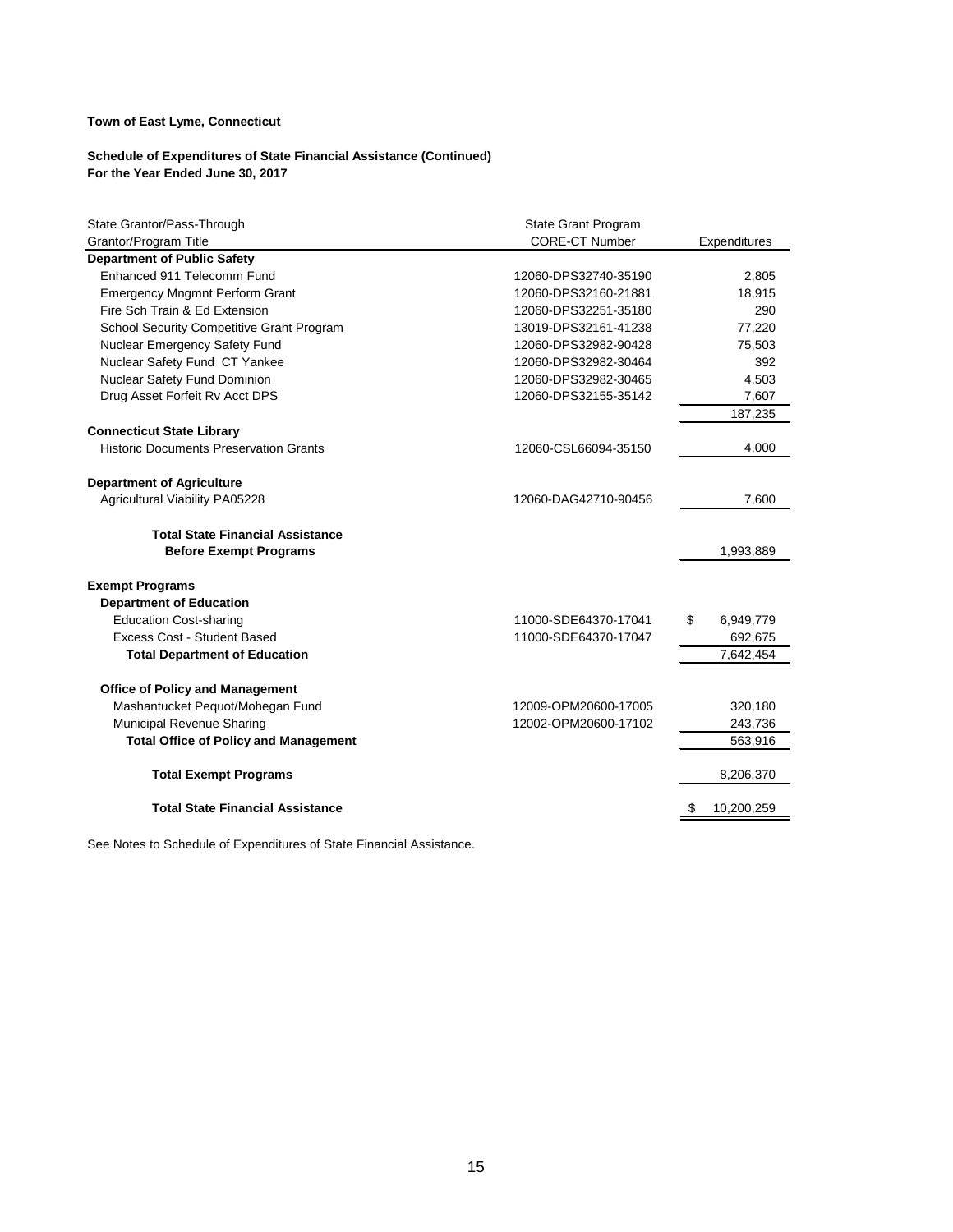## **Notes to Schedule of Expenditures of State Financial Assistance For the Year Ended June 30, 2017**

## **Note 1. Basis of Presentation**

The accompanying schedule of expenditures of state financial assistance (the Schedule) includes the state grant activity of the Town of East Lyme, Connecticut (the Town), under programs of the State of Connecticut for the year ended June 30, 2017. Various departments and agencies of the State of Connecticut have provided financial assistance through grants and other authorizations in accordance with the General Statutes of the State of Connecticut. Because the Schedule presents only a selected portion of the operations of the Town, it is not intended to, and does not, present the financial position, changes in fund balance, and changes in net position or cash flows of the Town.

# **Note 2. Summary of Significant Accounting Policies**

The accounting policies of the Town conform to accounting principles generally accepted in the United States of America as applicable to governmental organizations, and accordingly, expenditures and revenues are recognized on the modified accrual basis of accounting. The information in the Schedule is presented based upon regulations established by the State of Connecticut, Office of Policy and Management.

In accordance with Section 4-236-22 of the Regulations to the State Single Audit Act, certain grants are not dependent on expenditure activity and, accordingly, are considered to be expended in the fiscal year of receipt. These grant program receipts are reflected in the expenditures column of the Schedule.

# **Note 3. Loan Programs**

In accordance with Section 4-236(a)(4)(F) of the Regulations to the State Single Audit Act, the notes to the schedule of expenditures of state financial assistance shall include loans and loan activities. The following is a summary of the various loan program activity for the year ended June 30, 2017:

## **Department of Energy and Environmental Protection:**

|                   |              | <b>Balance</b> |   |                          |         |        |    | <b>Balance</b> |
|-------------------|--------------|----------------|---|--------------------------|---------|--------|----|----------------|
| Clean Water Funds | July 1, 2016 |                |   | <b>Issued</b>            | Retired |        |    | June 30, 2017  |
| 6865-3100-888     |              |                |   |                          |         |        |    |                |
| 2010-8003         | \$           | 311.688        | S | $\sim$                   | \$      | 16.484 | \$ | 295.204        |
| 2012-7010         |              | 304.498        |   | $\overline{\phantom{a}}$ |         | 14.412 |    | 290,086        |
| Total             |              | 616,186        |   | $\overline{\phantom{0}}$ |         | 30,896 | \$ | 585,290        |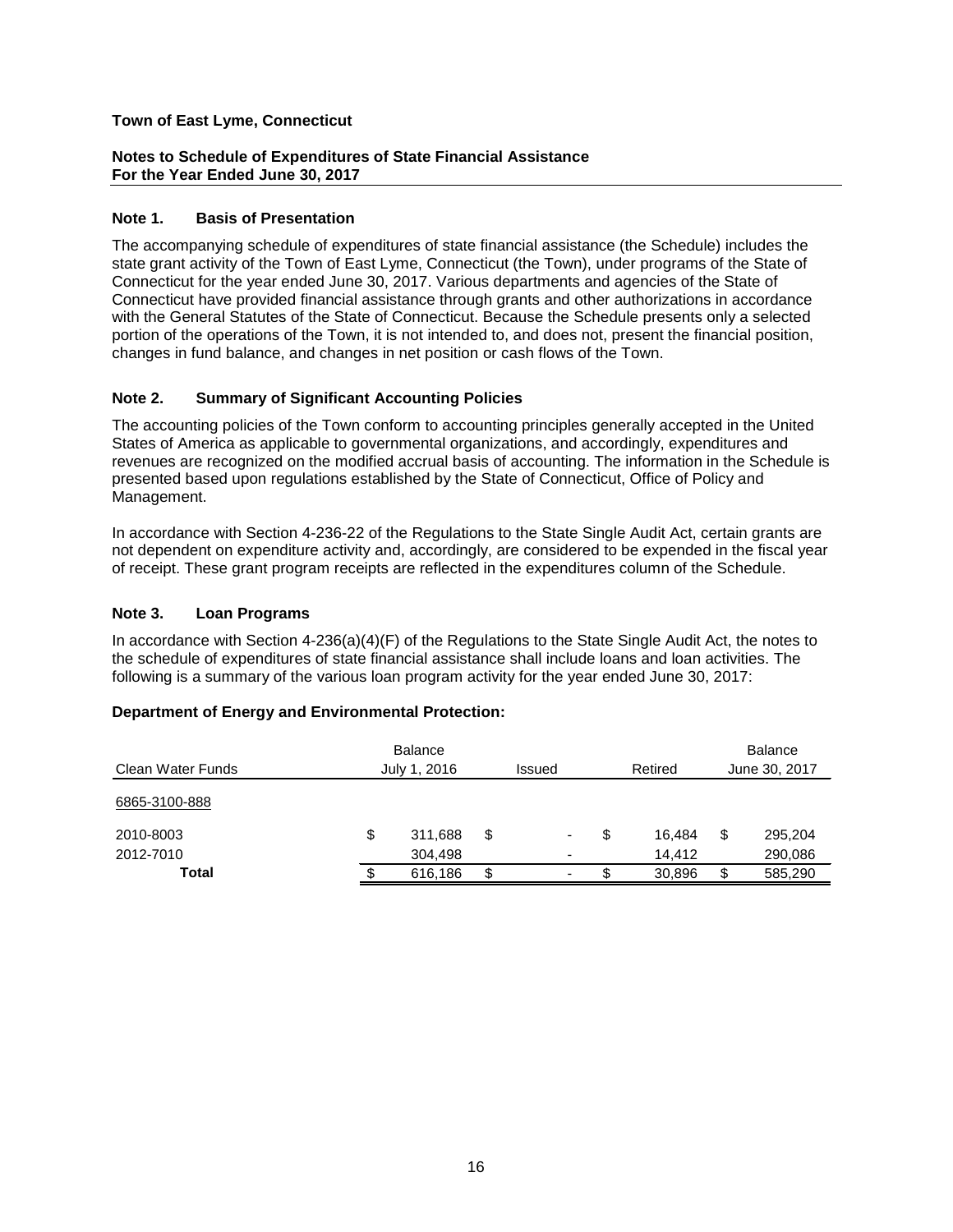#### **Schedule of State Single Audit Compliance Findings and Questioned Costs For the Year Ended June 30, 2017**

I. Summary of Auditor's Results

#### *Financial Statements*

Type of auditor's report issued: Unmodified

Internal control over financial reporting:

• Material weakness(es) identified? The Material weakness and the Material Material weakness when  $X$  No • Significant deficiency(ies) identified?  $\overline{X}$  Yes None reported • Noncompliance material to financial statements noted? X No

#### *State Financial Assistance*

Internal control over major programs:

- Material weakness(es) identified? The Material Wes X No
- Significant deficiency(ies) identified? Yes X None reported

Type of auditor's report issued on compliance for major programs: Unmodified

| • Any audit findings disclosed that are required to |     |    |
|-----------------------------------------------------|-----|----|
| be reported in accordance with Section 4-236-24     |     |    |
| of the Regulations to the State Single Audit Act?   | Yes | No |

The following schedule reflects the major programs included in the State Single Audit:

|                                                            | State Core-CT        |    |              |  |  |
|------------------------------------------------------------|----------------------|----|--------------|--|--|
| State Grantor and Program                                  | Number               |    | Expenditures |  |  |
| <b>Office of Policy and Management</b>                     |                      |    |              |  |  |
| <b>Property Tax Relief State-Owned Property</b>            | 11000-OPM20600-17004 | \$ | 862,360      |  |  |
| Local Capital Improvement Program                          | 12050-OPM20600-40254 |    | 256,987      |  |  |
| <b>Department of Transportation</b>                        |                      |    |              |  |  |
| Town Aid Road Grants-Municipal                             | 12052-DOT57131-43455 |    | 320,210      |  |  |
|                                                            |                      |    |              |  |  |
| Dollar threshhold used to distinguish between<br>$\bullet$ |                      |    |              |  |  |

- type A and Type B programs:  $$200,000$
- II. Financial Statement Findings
	- We issued reports, dated May 11, 2018, on internal control over financial reporting and compliance and other matters based on an audit of the basic financial statements performed in accordance with *Government Auditing Standards*.
	- Our report on compliance reported no reportable instances of noncompliance.
	- Our report on internal control over financial reporting disclosed two matters (IC2017-001 and IC2017-002)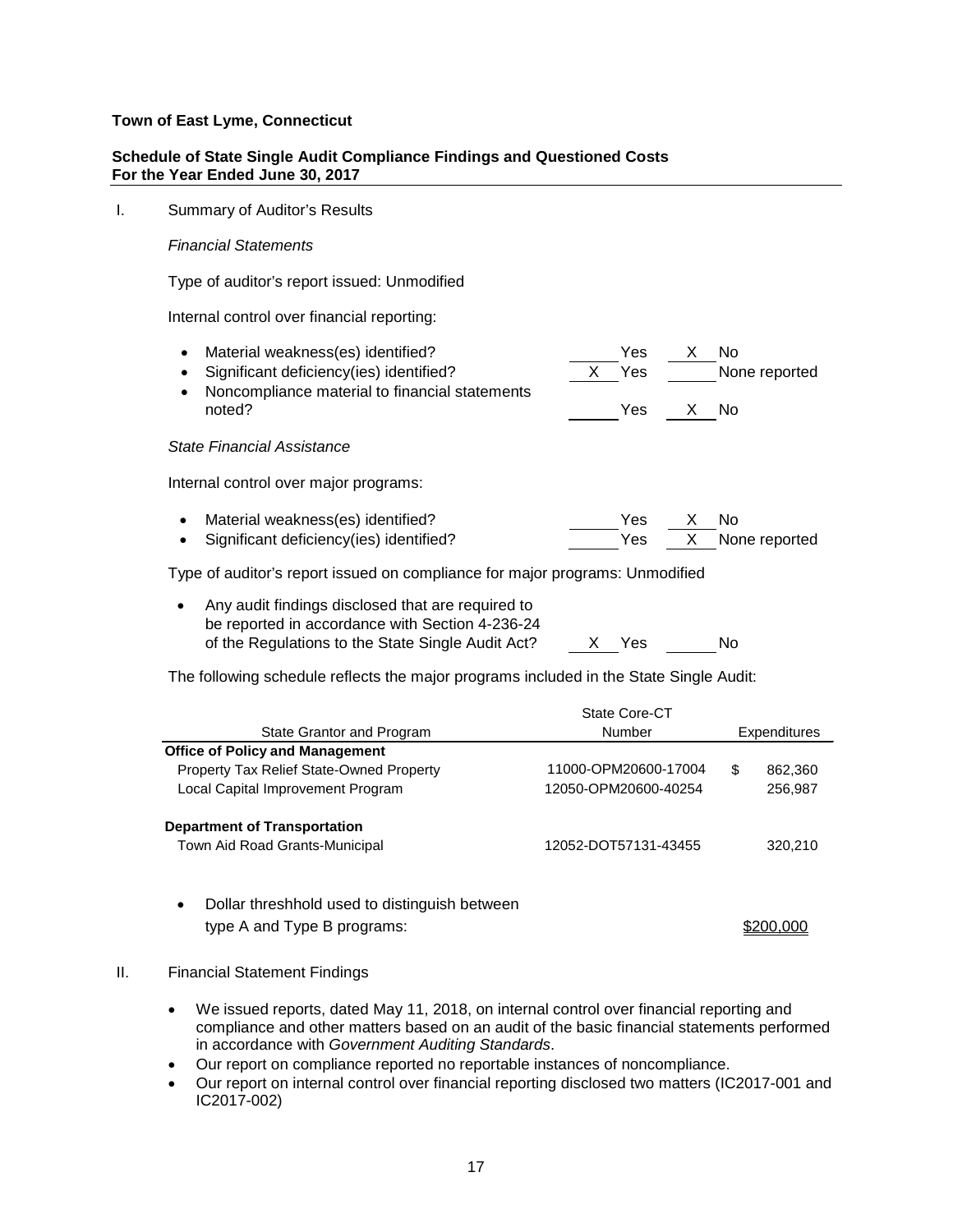#### **Schedule of State Single Audit Compliance Findings and Questioned Costs, Continued For the Year Ended June 30, 2017**

#### III. State Financial Assistance Findings and Questioned Costs

# **a. Compliance**

## **Finding #SCF2017-001**

Grantor: Office of Policy and Management

State Program Name: Local Capital Improvement Program

Pass-through Entity: Office of Policy and Management

State Grant Program CORE- CT Number: 12050-OPM20600-40254

**Criteria** 

The grantee must annually submit FORM OPM-DE-2017 to OPM within 90 days of the grantee's fiscal year end.

**Condition** The Town did not submit the required form.

Questioned Cost No questioned costs noted.

**Context** The required report was not filed.

Effect

Management was not in compliance with state guidelines, which could cause a reduction or loss in funding from State grantors.

#### Cause

Management did not commit adequate personnel resources to enable the preparation of the required report to meet the state reporting requirements.

#### Recommendation

We recommend that the Town adopt controls surrounding grant reporting requirements to ensure all reports/forms are submitted within the required timeframe.

#### Management's Response

Management agrees with the finding.

#### **b. Internal Control**

No matters to report.